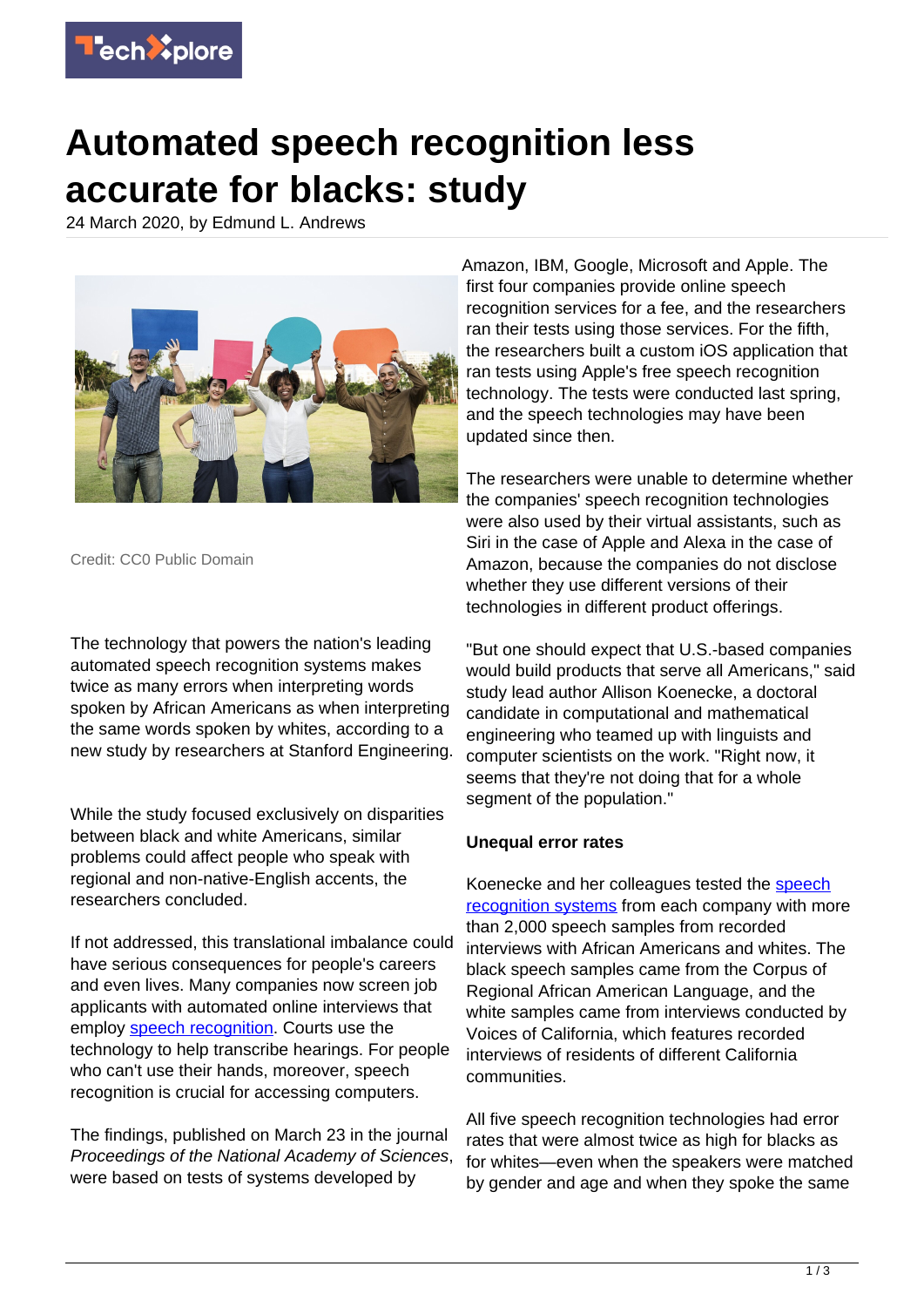

words. On average, the systems misunderstood 35 up to do. I can imagine that some might voluntarily percent of the words spoken by blacks but only 19 percent of those spoken by whites.

Error rates were highest for African American men, and the disparity was higher among speakers who made heavier use of African American Vernacular English.

The researchers also ran additional tests to ascertain how often the five speech recognition technologies misinterpreted words so drastically that the transcriptions were practically useless. They tested thousands of speech samples, averaging 15 seconds in length, to count how often the technologies passed a threshold of botching at least half the words in each sample. This unacceptably high error rate occurred in over 20 percent of samples spoken by blacks, versus fewer than 2 percent of samples spoken by whites.

## **Hidden bias**

The researchers speculate that the disparities common to all five technologies stem from a common flaw—the machine learning systems used to train speech recognition systems likely rely heavily on databases of English as spoken by white Americans. A more equitable approach would be to include databases that reflect a greater diversity of the accents and dialects of other English speakers.

Unlike other manufacturers, which are often required by law or custom to explain what goes into their products and how they are supposed to work, the companies offering speech recognition systems are under no such obligations.

Sharad Goel, a professor of computational engineering at Stanford who oversaw the work, said the study highlights the need to audit new technologies such as **speech** recognition for hidden biases that may exclude people who are already marginalized. Such audits would need to be done by independent external experts, and would require a lot of time and work, but they are important to make sure that this technology is inclusive.

"We can't count on companies to regulate themselves," Goel said. "That's not what they're set

commit to independent audits if there's enough public pressure. But it may also be necessary for government agencies to impose more oversight. People have a right to know how well the technology that affects their lives really works."

 **More information:** Allison Koenecke et al. Racial disparities in automated speech recognition, Proceedings of the National Academy of Sciences (2020). [DOI: 10.1073/pnas.1915768117](http://dx.doi.org/10.1073/pnas.1915768117)

Provided by Stanford University